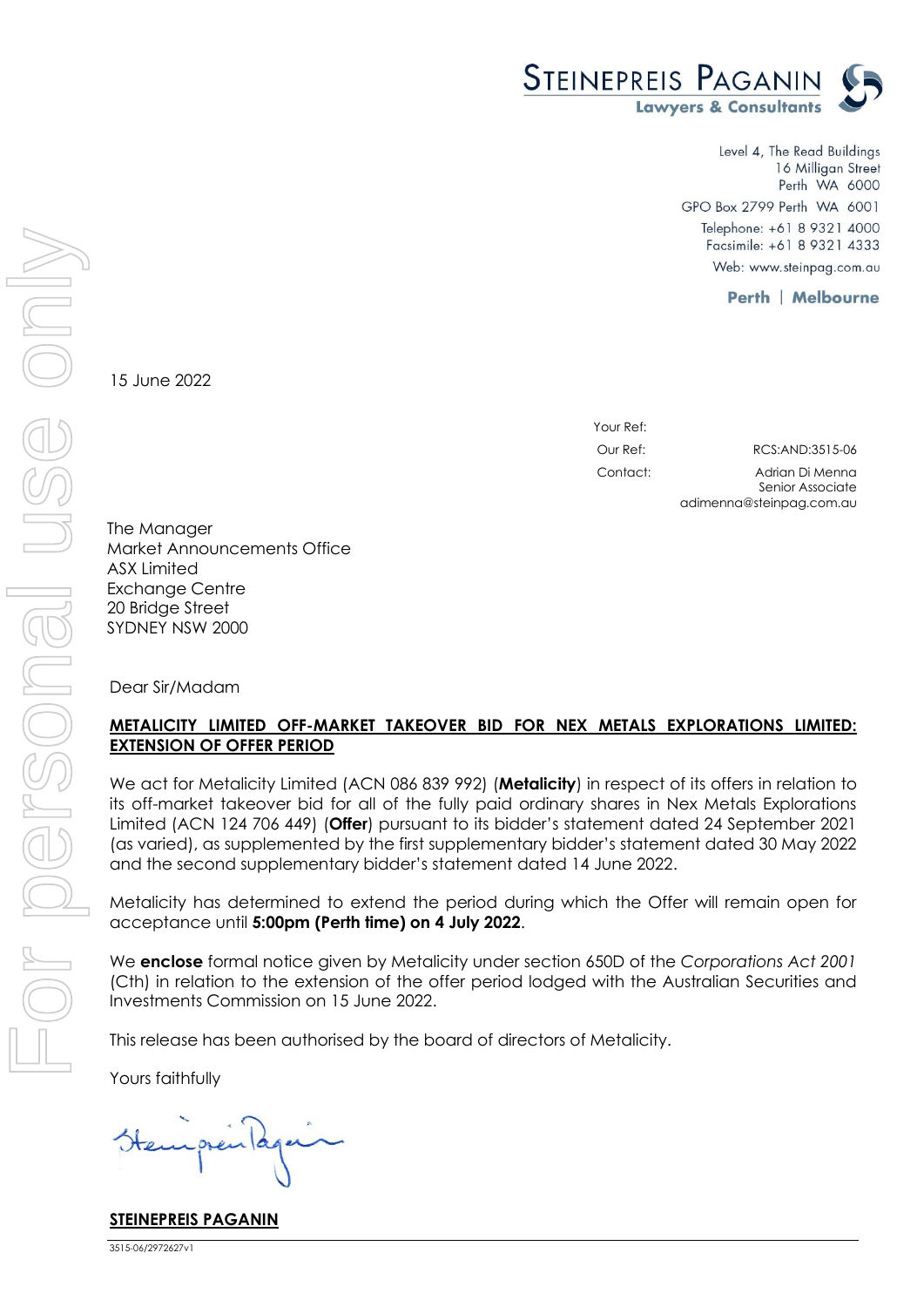# **Metalicity Limited ACN 086 839 992**

## **Off-market takeover bid for Nex Metals Explorations Limited**

## **Notice under section 650D of the** *Corporations Act 2001* **(Cth) Variation of offer – extension of offer period**

### **To:** Australian Securities and Investments Commission (**ASIC**);

Nex Metals Explorations Limited (ACN 124 706 449) (**NME**);

ASX Limited (**ASX**); and

Those persons shown as holders of NME shares in the register of members of NME as at 10 June 2022 who have not yet accepted the Offer in accordance with section 650D(1)(c)(ii) of the *Corporations Act 2001* (Cth) (as modified by ASIC Class Order [CO 13/521])

Metalicity Limited (ACN 086 839 992) (**Metalicity**) gives this notice under section 650D of the *Corporations Act 2001* (Cth) (**Corporations Act**) in respect of its offers dated 14 October 2021 (**Offer**) in relation to its off-market takeover bid for all of the fully paid ordinary shares in Nex Metals Explorations Limited (ACN 124 706 449) pursuant to its bidder's statement dated 24 September 2021 (as varied) (**Bidder's Statement**).

Capitalised terms in this notice have the same meaning as given in the Bidder's Statement, unless the context requires otherwise.

#### **Extension of Offer Period**

Metalicity gives notice under section 650D(1) of the Corporations Act that pursuant to section 650C(1) of the Corporations Act it varies the Offer by:

- (a) extending the period during which the Offer will remain open for acceptance until **5:00pm (Perth time) on 4 July 2022**, unless withdrawn or further extended; and
- (b) replacing references to '15 November 2021' with '4 July 2022' in all places in the Bidder's Statement and the Acceptance Form where '15 November 2021' appears (or is deemed to appear) as the last day of the Offer Period.

#### **Date of lodgement and disclaimer**

A copy of this notice was lodged with ASIC on 15 June 2022. Neither ASIC, ASX nor any of their respective officers takes any responsibility for the contents of this notice.

#### **Authorisation**

This notice has been approved by a unanimous resolution passed by the Directors of Metalicity in accordance with section 650D(3A) of the Corporations Act (as inserted by ASIC Class Order [CO 13/521]).